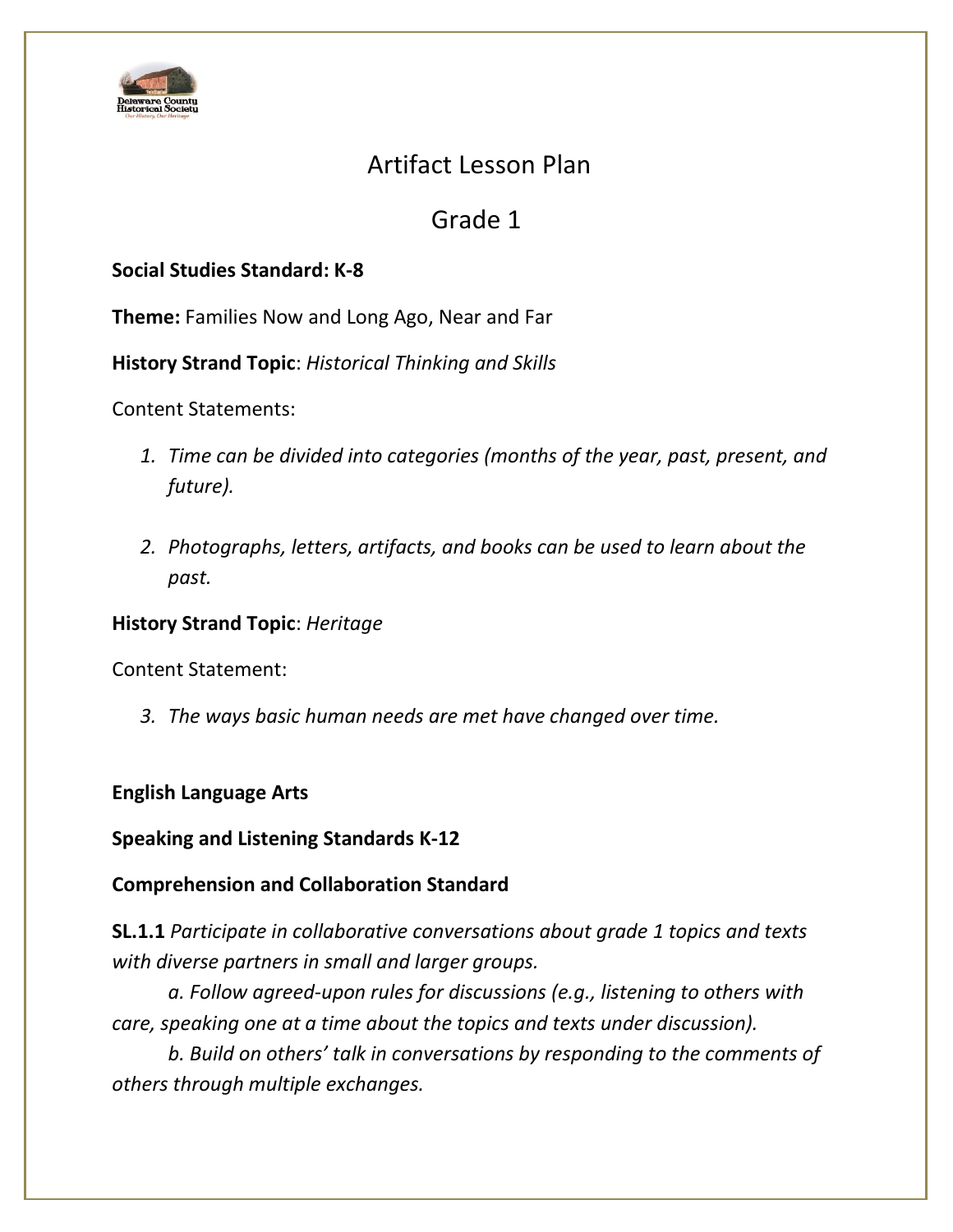

*c. Ask questions to clear up any confusion about the topics and texts under discussion*.

**SL.1.2** *Ask and answer questions about key details in a text read aloud or information presented in various media and other formats (e.g., orally).*

**SL.1.3** *Ask and answer questions about what a speaker says in order to gather additional information or clarify something that is not understood.*

#### **Writing Standards K-12**

#### **Text Types and Purposes Standard**

**W.1.1** *Write opinion pieces that introduce the topic or name the book being written about, express an opinion, supply a reason for the opinion, and provide some sense of closure*

**Objective:** Students will develop an understanding and appreciation for the past, how basic human needs were met and have changed, and how time can be divided into categories through the sharing of artifacts, photographs, and other materials.

**Materials Needed:** Artifacts from the Delaware County Historical Society's (DCHS) Curriculum Department will be used (an Inventory of Materials is included).

**Procedure:** Members of the DCHS Curriculum Department will be scheduled to present and share artifacts. Materials will be displayed on two large tables in an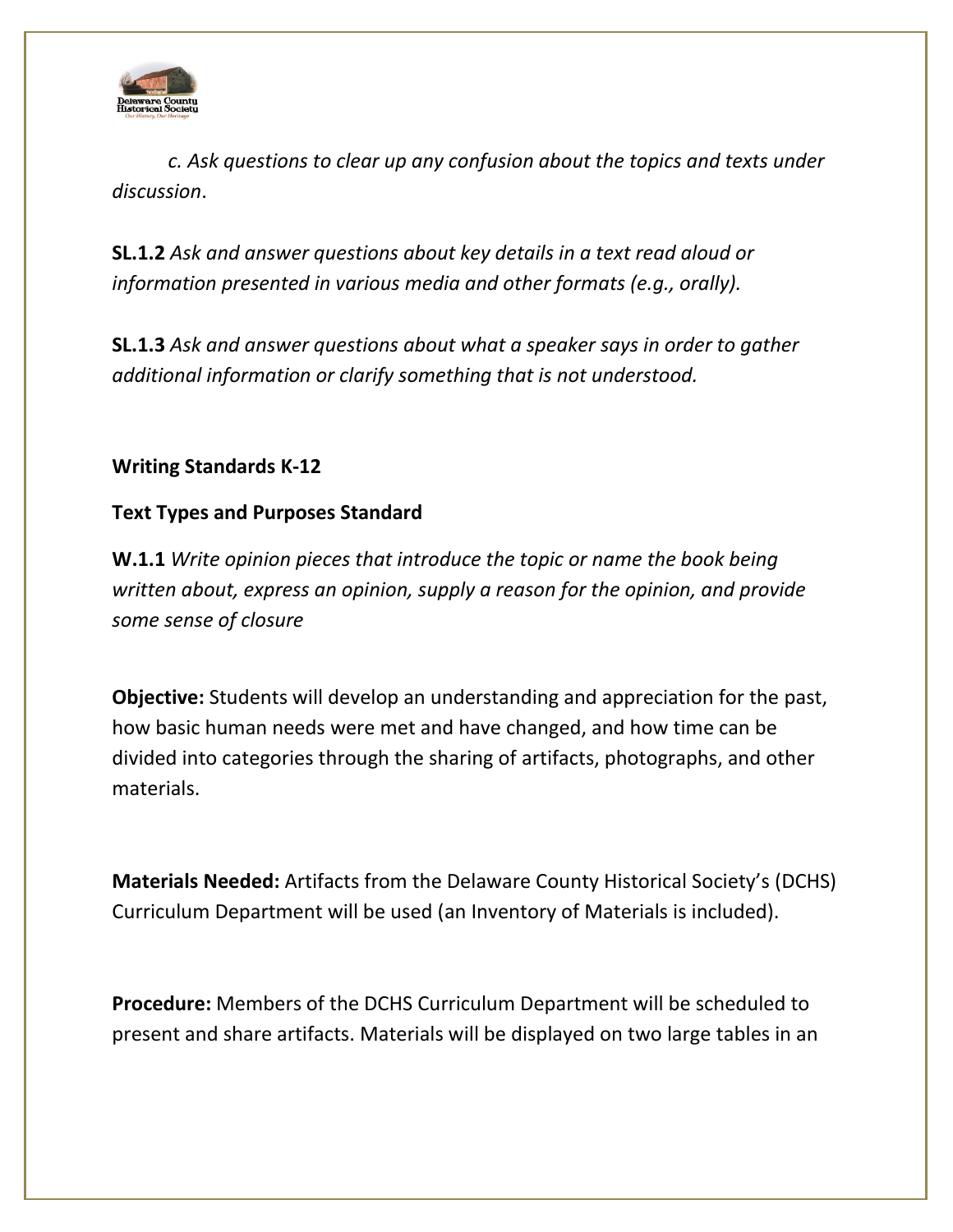

#### **Procedure continued:**

area suitable for students to assemble. Students will be seated in rows. The DCHS Curriculum Members will introduce themselves and explain that today they will be sharing items that the students may or may not recognize. The Members will ask the students if they know what an **Artifact** is, and will take several responses from students before explaining that an artifact is, **"A man-made object: old or new." Artifacts give us clues as to how people lived, what they may have believed in, and what they used in their environments.**

At this point students will be instructed to approach the table, one row at a time, to view the items, with their hands clasped behind their backs. This will be modeled for the students. It will be explained that the items on the table are very old, fragile, and not easily replaced. DCHS Members will prompt students with questions, asking them to:

**D***escribe Artifact:* **Do you know what this is? Do you know what this is called?**

**A***nalyze Its Purpose:* **How do you think this was used? What might I do with this? Have you ever used anything like this?** 

**T***ell Its Source:* **Where do you think this came from? Do you know where I could find this? Who do you think would make this?**

**E***xplain its Materials and Components:* **Do you know what this is made of? What materials were used? How is this different from what we may use today?**

Once all students have had an opportunity to view the artifacts, and are reseated, DCHS Members will present each item, asking the entire group what it might be. Several students (depending on time) will be called upon to give their guess/idea. The DCHS Members will then tell what the artifact is and how it was used. Positive reinforcement for all responses will be given to students to encourage feedback and student interaction. This procedure will be repeated until the time is up and most, if not all, of the artifacts have been shared.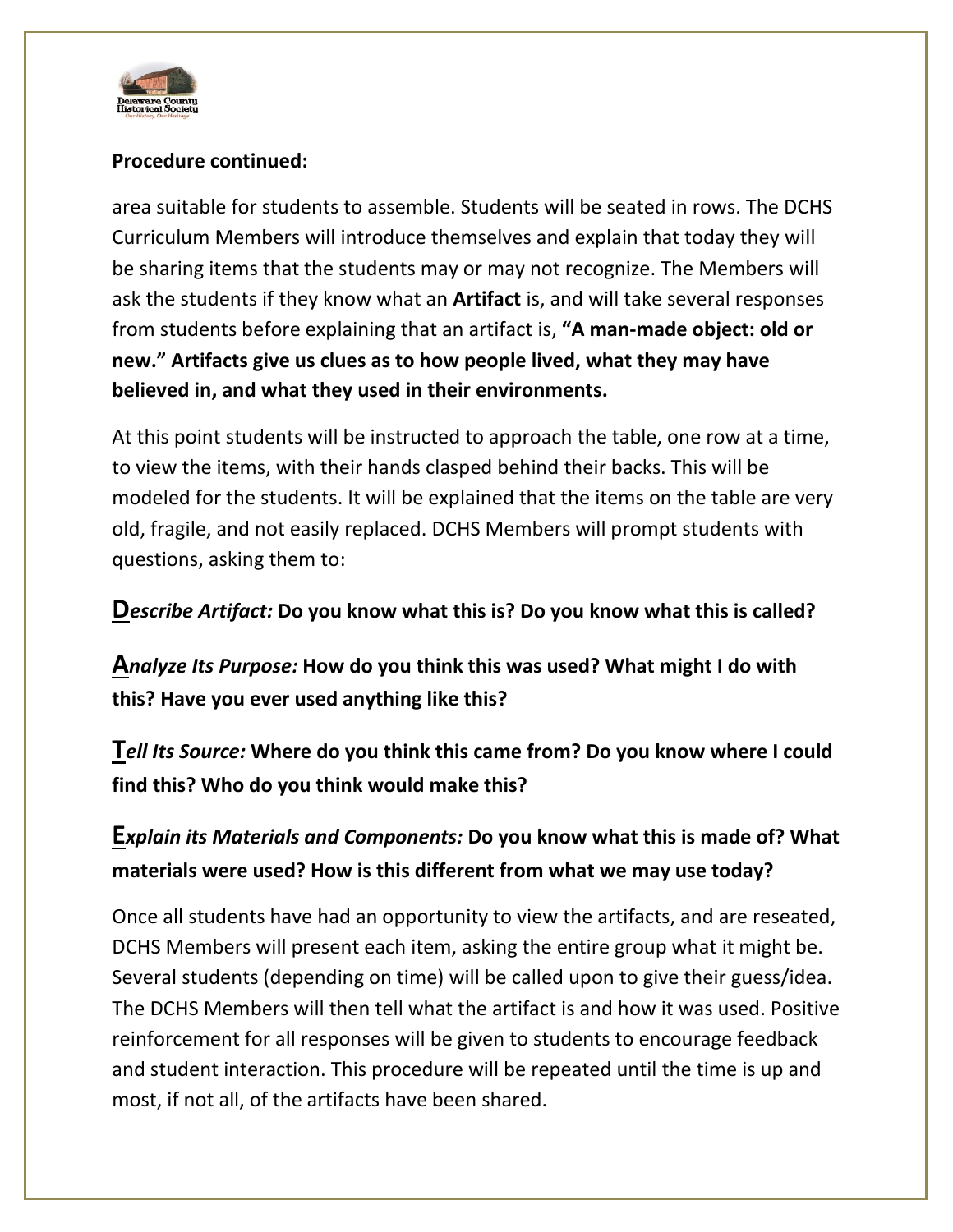

#### **Procedure continued:**

**Time Needed:** Classes should be given 30-40 minutes for this activity.

**Suggested Class Number:** To encourage participation and for optimal viewing of artifacts, groups of no more than approximately 50 students (or two classes) should be assembled for a given session. One or more sessions may be scheduled per school.

**Feel free to display the following D.A.T.E. poster during your artifact discussions to guide the students' thinking and conversations**.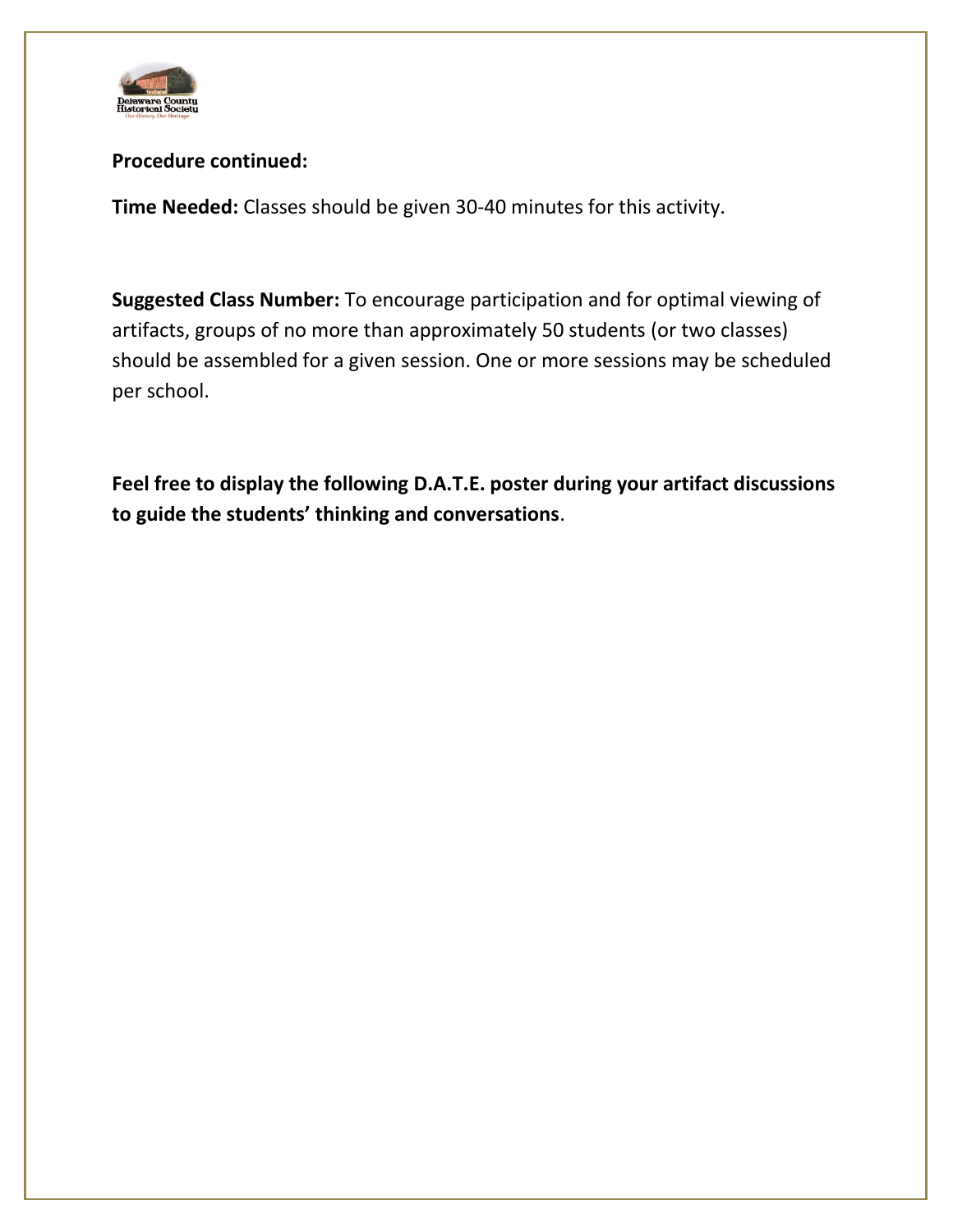

# **D.A.T.E. Thinking Routine**

**Making your thinking visible**



**Do you know what this is?** 

**Do you know what this is called?**



**How do you think this was used? What might I do with this? Have you ever used anything like this?**

# **T***ell Its Source*

**Who do you think this came from?** 

**Do you know where I could find this?** 

**Who do you think would make this?**

# **E***xplain Its Materials and Components*

**Do you know what this is made of?** 

**What materials were used?** 

**How is this different from what we may use today?**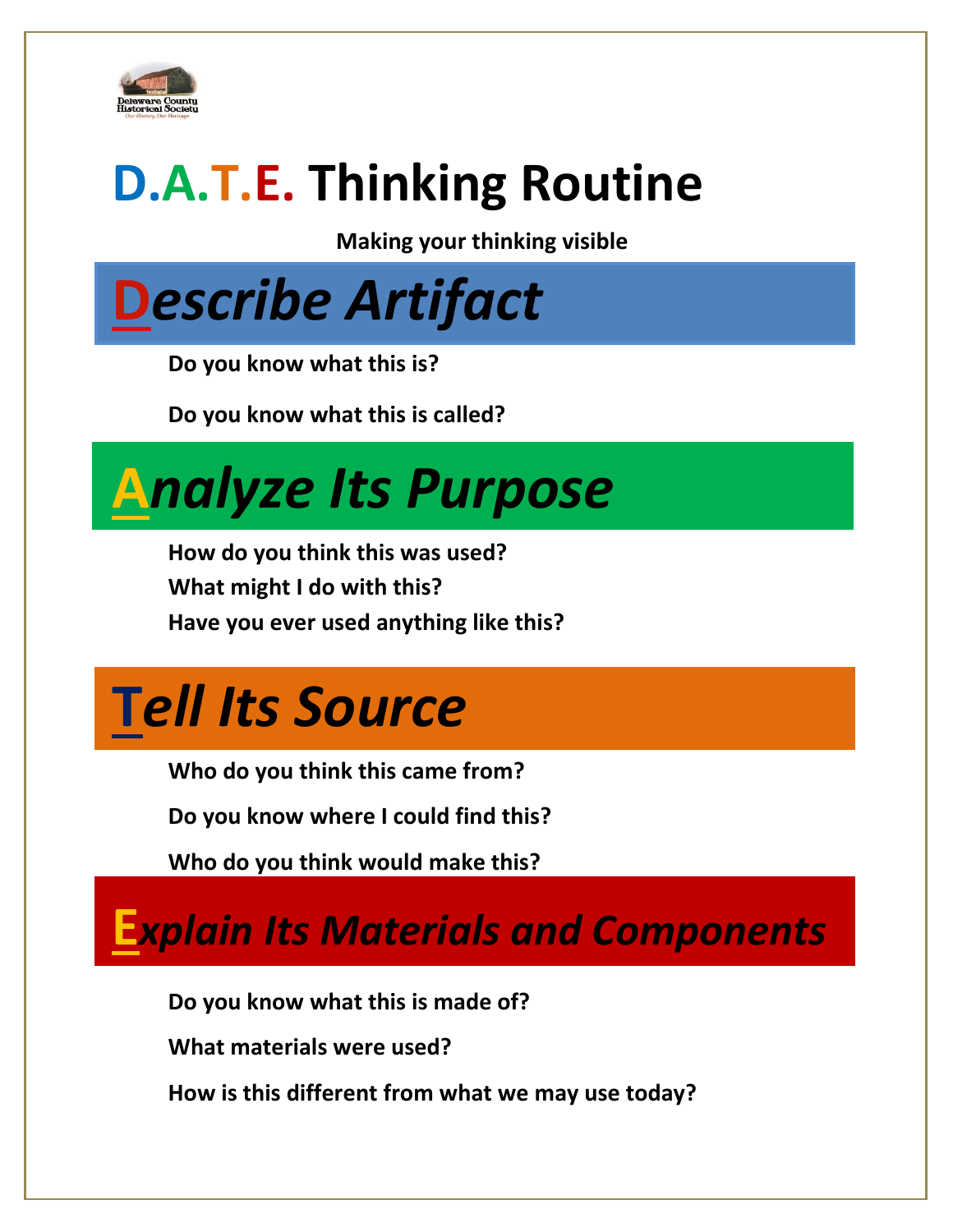

**Extension Activity:** Classroom teachers may wish to follow-up with this activity.

❖ After the program, have students sketch their favorite artifact or one they may have found the most interesting. Students write a few sentences describing the object they chose, how it was used, and why they chose it. Students share their observation(s) with the class. Additional lesson extensions and assessments may be found in the teacher Lesson Resource links that are listed below.

**See the attached extension activity handouts and assessments.** 

#### **Books for Student and Classroom Use:**

*Archaeologists Dig for Clues,* Kate Duke (Reading age 4-8 years) *Be An Artifact Detective,* Kylie Burns (Reading age 7-9) *Be a Diary Detective,* Kylie Burns (Reading age 7-9) *Be a Photograph Detective,* Kylie Burns (Reading age 7-9) *Be a Speech Detective*, Kylie Burns *(Reading age 7-9)*

#### **Lesson Vocabulary:**

| artifact          | primary source |                        | secondary source analyze |            |
|-------------------|----------------|------------------------|--------------------------|------------|
| clues             |                | evidence time/timeline |                          | materials  |
| community compare |                | contrast               | detective                | components |
| past              | present        | future                 | category                 | curator    |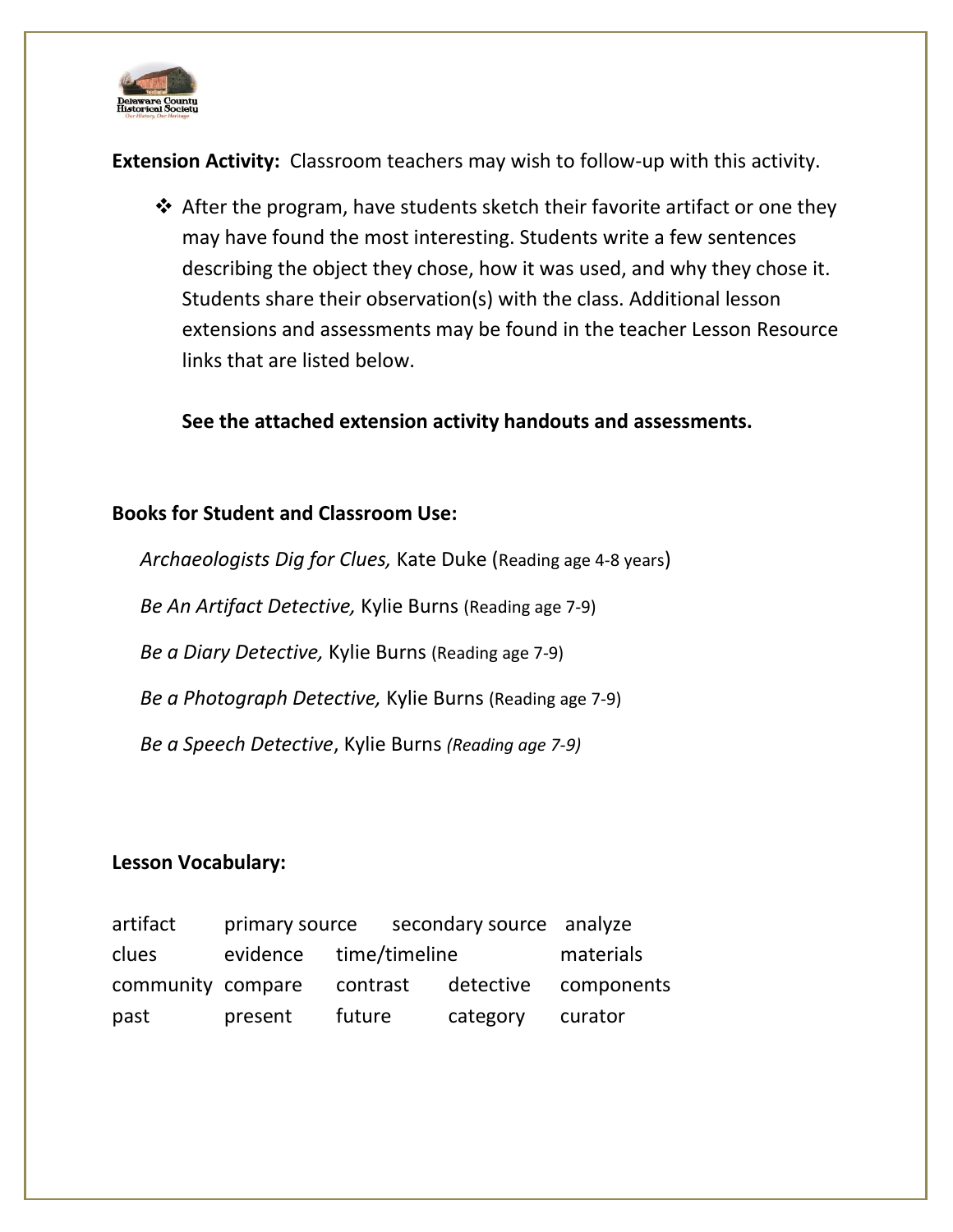

#### **Further Reading and Lesson Resources:**

AAAS. Education and Human Resources Programs of the American Association for the Advancement of Science. *Artifacts 1: What Can We Learn From Artifacts? Artifacts 2: Artifacts in Context.* sciencenetlinks.com/lessons/artifacts

Alber, Rebecca. (March 16, 2017). *Updating an Age-Old Class Activity.* Edutopia.org

Bagiati, Aikaterini & Evangelou, Demetra & Dobbs-Oates, Jennifer & Liang, Sandy & Choi, Ji. (2010). Talking About Artifacts: Preschool Children's Explorations with Sketches, Stories and Tangible Objects. Early Education Research and Practice. 12.

David Macaulay, *Motel of the Mysteries,* (**Note:** Suggested *reading age is 12 & up*, for use as a *teacher resource only* as an idea generator for classroom artifact activities.)

Farr Darling, Linda. *Using Artifacts to Foster Historical Inquiry.* The Anthology of Social Studies: Issues and Strategies for Elementary Teachers. Edited by Roland Case and Penney Clark, 283-289. Vancouver BC: Pacific Educational Press, 2008. learnalberta.ca.

National Archives and Records Administration, Education Staff, *Artifact Analysis Worksheet,* Washington, DC 20408. **(Note: Worksheet copies included.)**

National Council for the Social Studies. socialstudies.org/publications

*Primary Sources: Objects and Artifacts.* 2019. NYU Libraries. Research Guides at New York University. guides.nyu.edu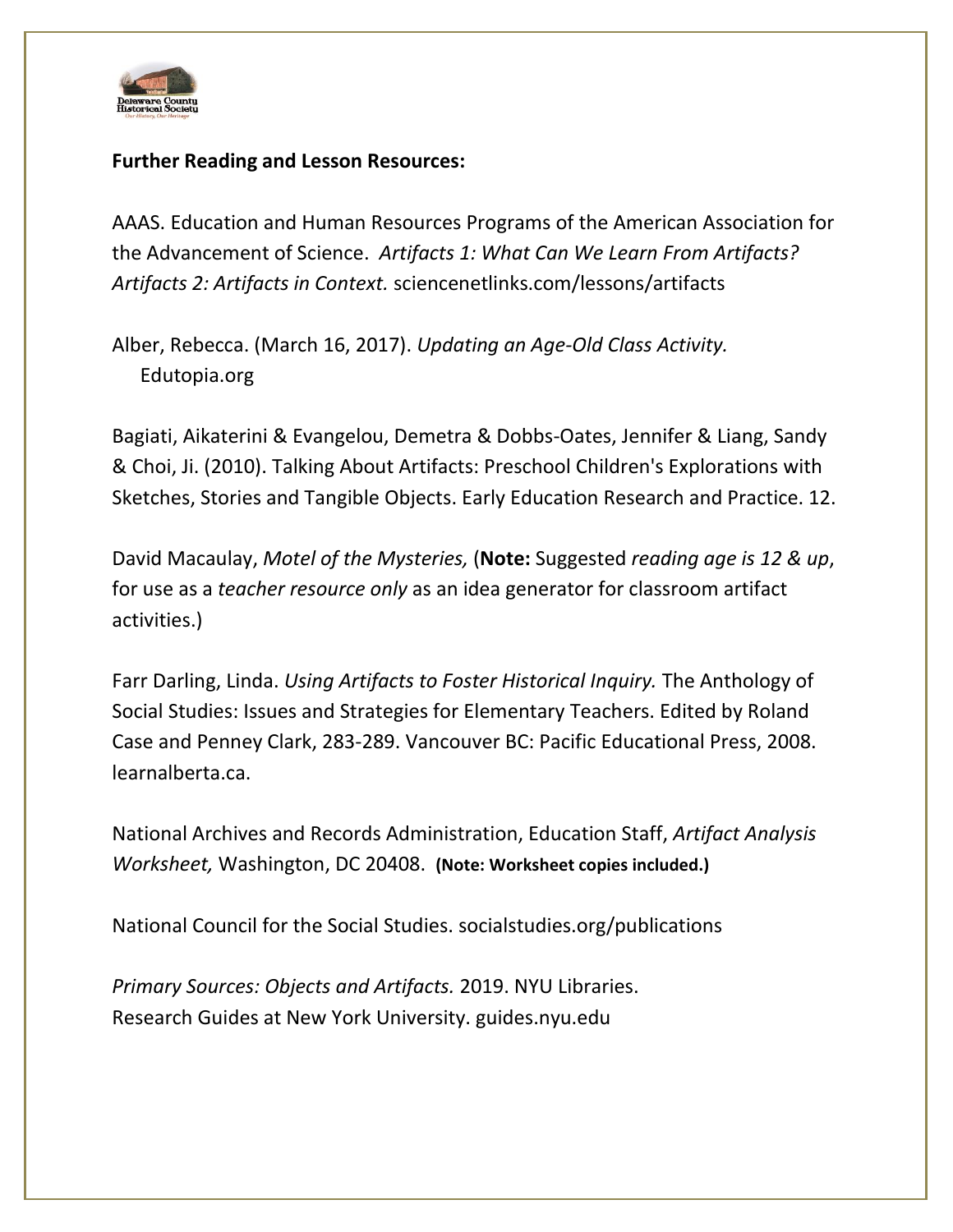

#### **Further Reading and Lesson Resources continued:**

Singer, Judith Y. and Alan J. (2004*) Creating a Museum of Family Artifacts.* Social Studies and the Young Learner 17(1), pp. 5-10. National Council for the Social Studies. socialstudies.org/sites

Spurlock Museum. *What is an Artifact?* spurlock.illinois.edu/pdf/educators/lesson-plans

#### **Program Assessment:**

Please share with the Curriculum Committee of the DCHS your thoughts of our school Artifact Program. We welcome your feedback! :>)

**Teacher Notes:**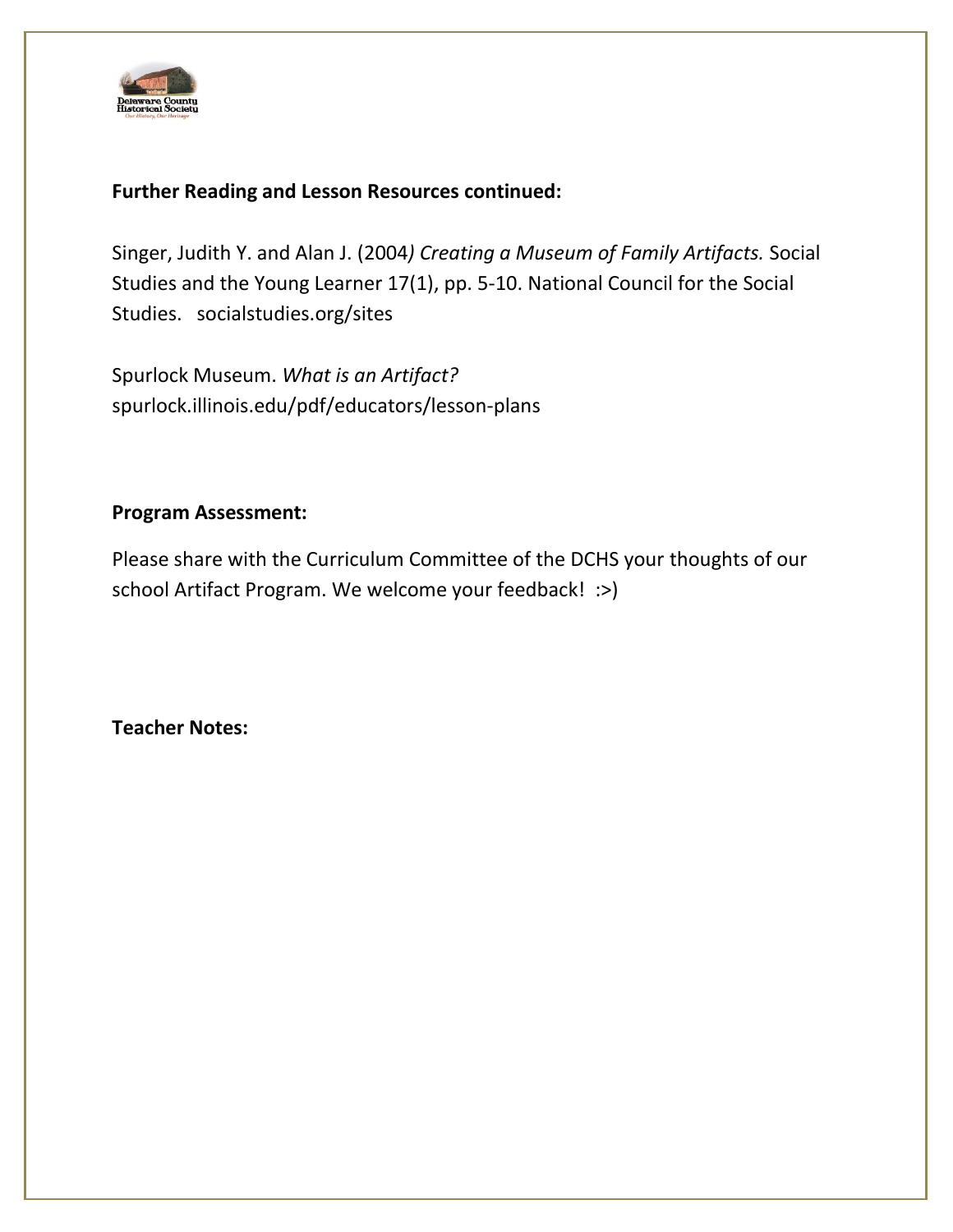

**Extension Activity 1 Handout**

Name\_\_\_\_\_\_\_\_\_\_\_\_\_\_\_\_\_\_\_\_\_\_\_\_\_\_\_\_\_\_\_\_\_\_\_\_\_\_\_\_\_\_\_\_\_\_\_\_\_\_\_\_\_

## ARTIFACT THEN AND NOW

What is your favorite artifact? \_\_\_\_\_\_\_\_\_\_\_\_\_\_\_\_\_\_\_\_\_\_\_\_\_\_\_\_\_\_\_\_\_

Using words or pictures show the differences between how the artifact was used or looked then and nowadays.

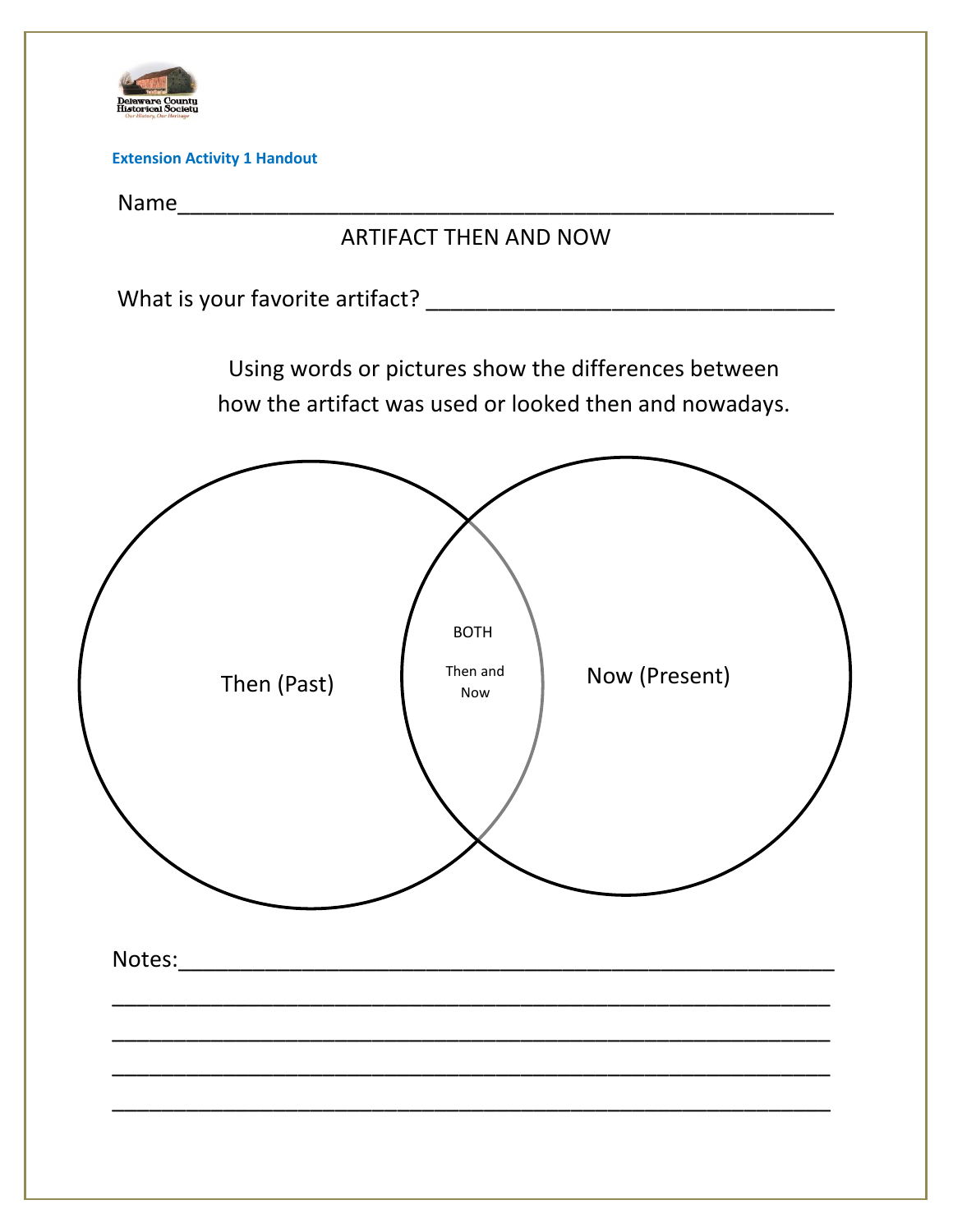

#### **Extension Activity 2 Handout**

#### Name



 BE AN ARTIFACT DETECTIVE Which artifact was the most interesting? Draw a picture of it below adding details.

Write about the artifact below. Describe the object. Think about your observations. What evidence or clues are important to figuring out this artifact? How was this artifact used? Why did you choose this object?

\_\_\_\_\_\_\_\_\_\_\_\_\_\_\_\_\_\_\_\_\_\_\_\_\_\_\_\_\_\_\_\_\_\_\_\_\_\_\_\_\_\_\_

[\\_](https://creativecommons.org/licenses/by-nc-nd/3.0/)\_\_\_\_\_\_\_\_\_\_\_\_\_\_\_\_\_\_\_\_\_\_\_\_\_\_\_\_\_\_\_\_\_\_\_\_\_\_\_\_\_\_\_\_\_

\_\_\_\_\_\_\_\_\_\_\_\_\_\_\_\_\_\_\_\_\_\_\_\_\_\_\_\_\_\_\_\_\_\_\_\_\_\_\_\_\_\_\_\_\_\_

\_\_\_\_\_\_\_\_\_\_\_\_\_\_\_\_\_\_\_\_\_\_\_\_\_\_\_\_\_\_\_\_\_\_\_\_\_\_\_\_\_\_\_\_\_\_

\_\_\_\_\_\_\_\_\_\_\_\_\_\_\_\_\_\_\_\_\_\_\_\_\_\_\_\_\_\_\_\_\_\_\_\_\_\_\_\_\_\_\_\_\_\_

\_\_\_\_\_\_\_\_\_\_\_\_\_\_\_\_\_\_\_\_\_\_\_\_\_\_\_\_\_\_\_\_\_\_\_\_\_\_\_\_\_\_\_\_\_\_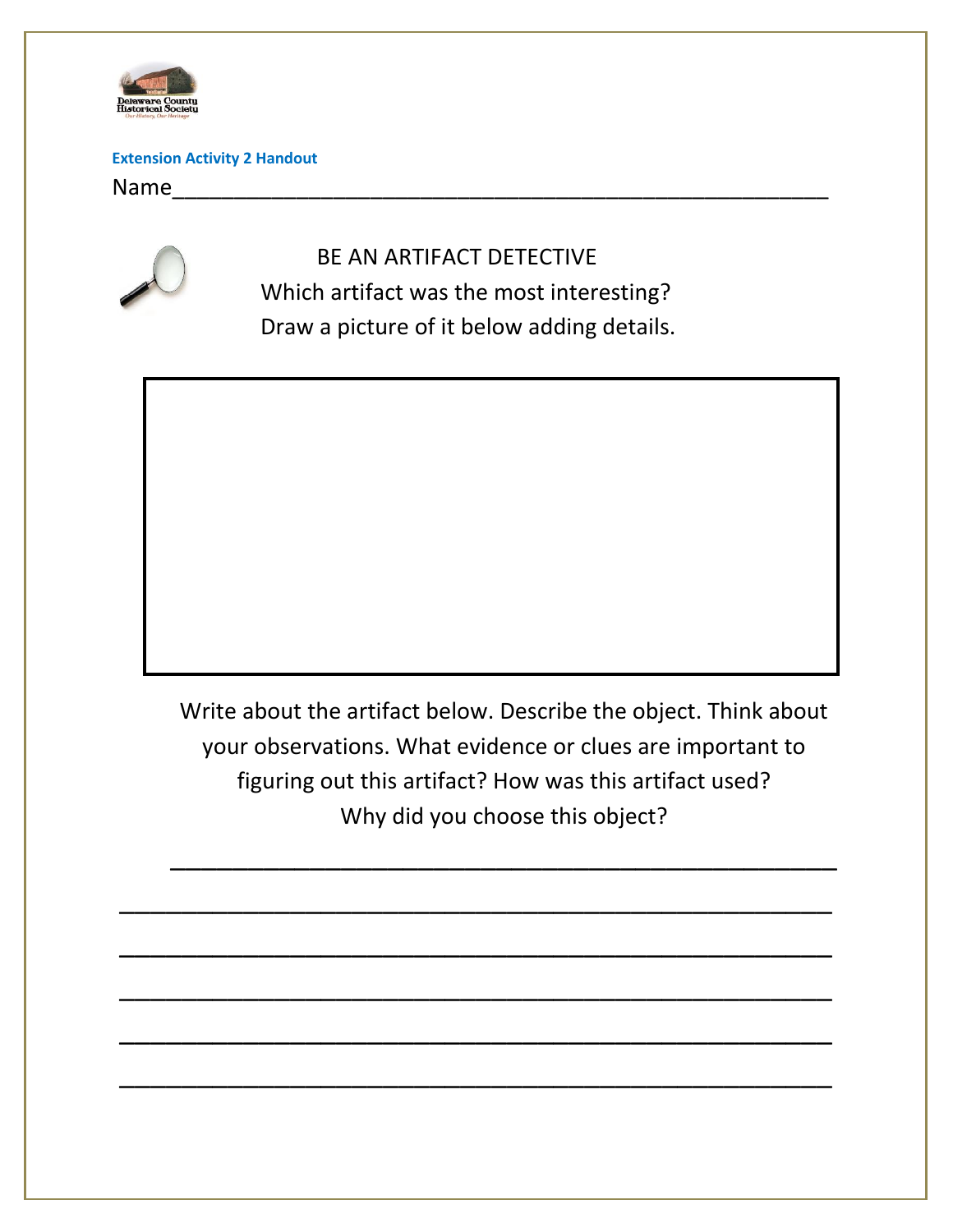| Delaware County<br>Historical Society |                           |  |  |
|---------------------------------------|---------------------------|--|--|
|                                       | Our History, Our Heritage |  |  |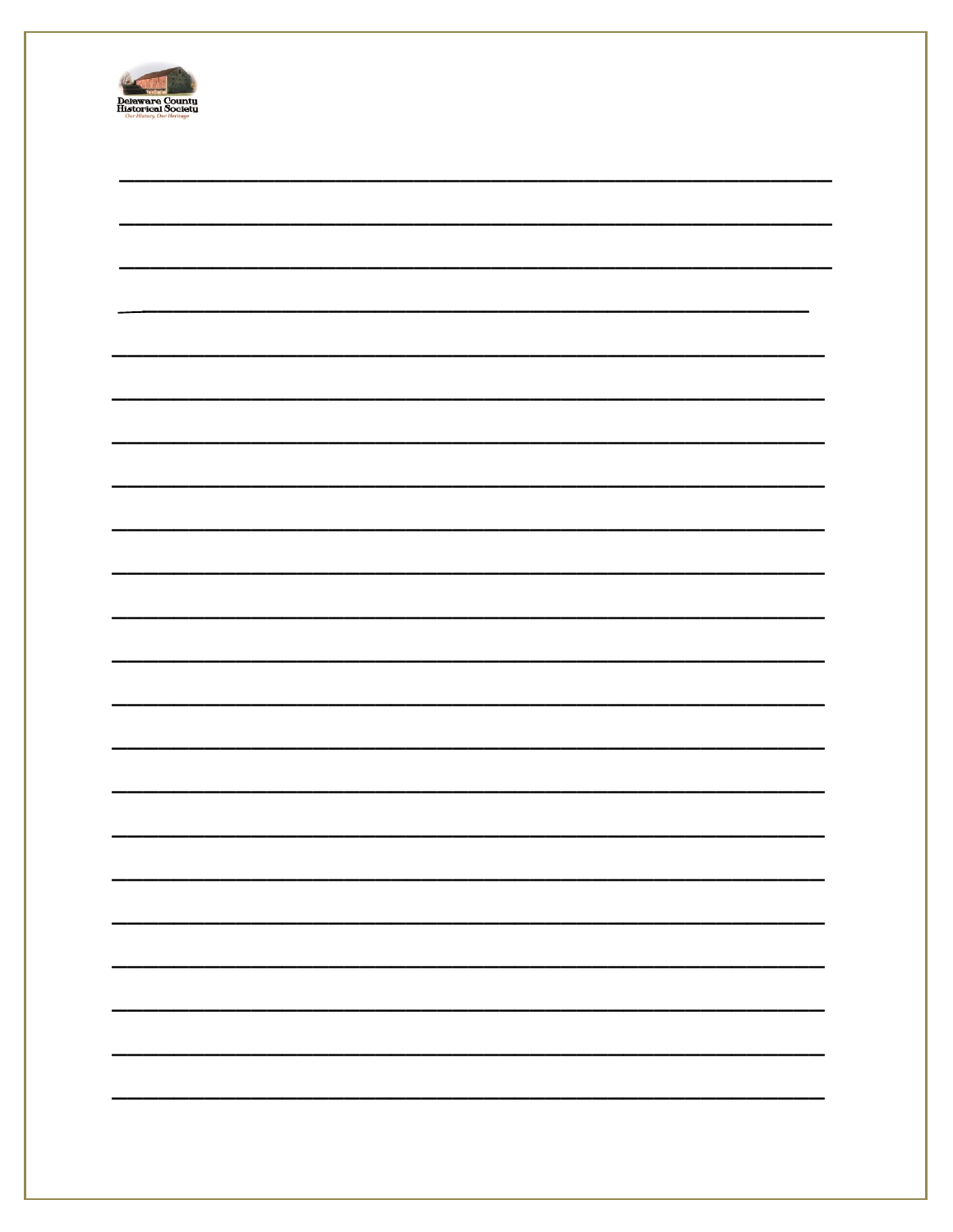

#### **ARTIFACT DISCUSSION STUDENT SELF-ASSESSMENT**

**Think about the Artifact presentation and discussion. How did you respond to what was said? Did you listen and did you ask good questions? Put an X in the box that describes how you feel about your part in the discussion.** 

|                                                                                              | <b>Shining Star</b> | <b>Getting better</b> | Need more help |
|----------------------------------------------------------------------------------------------|---------------------|-----------------------|----------------|
|                                                                                              |                     |                       |                |
| I listened to the<br>speakers and<br>made good<br>comments.                                  |                     |                       |                |
| I asked good<br>questions about<br>the artifacts.                                            |                     |                       |                |
| I asked for<br>information to<br>help me learn<br>something that I<br>did not<br>understood. |                     |                       |                |
| I understand that<br>time can be in the<br>past, the future<br>and now.                      |                     |                       |                |
| I can use artifacts<br>to learn about life<br>in the past.                                   |                     |                       |                |

COMMENTS ABOUT MY WORK:\_\_\_\_\_\_\_\_\_\_\_\_\_\_\_\_\_\_\_\_\_\_\_\_\_\_\_\_\_\_\_\_\_\_\_\_\_\_\_\_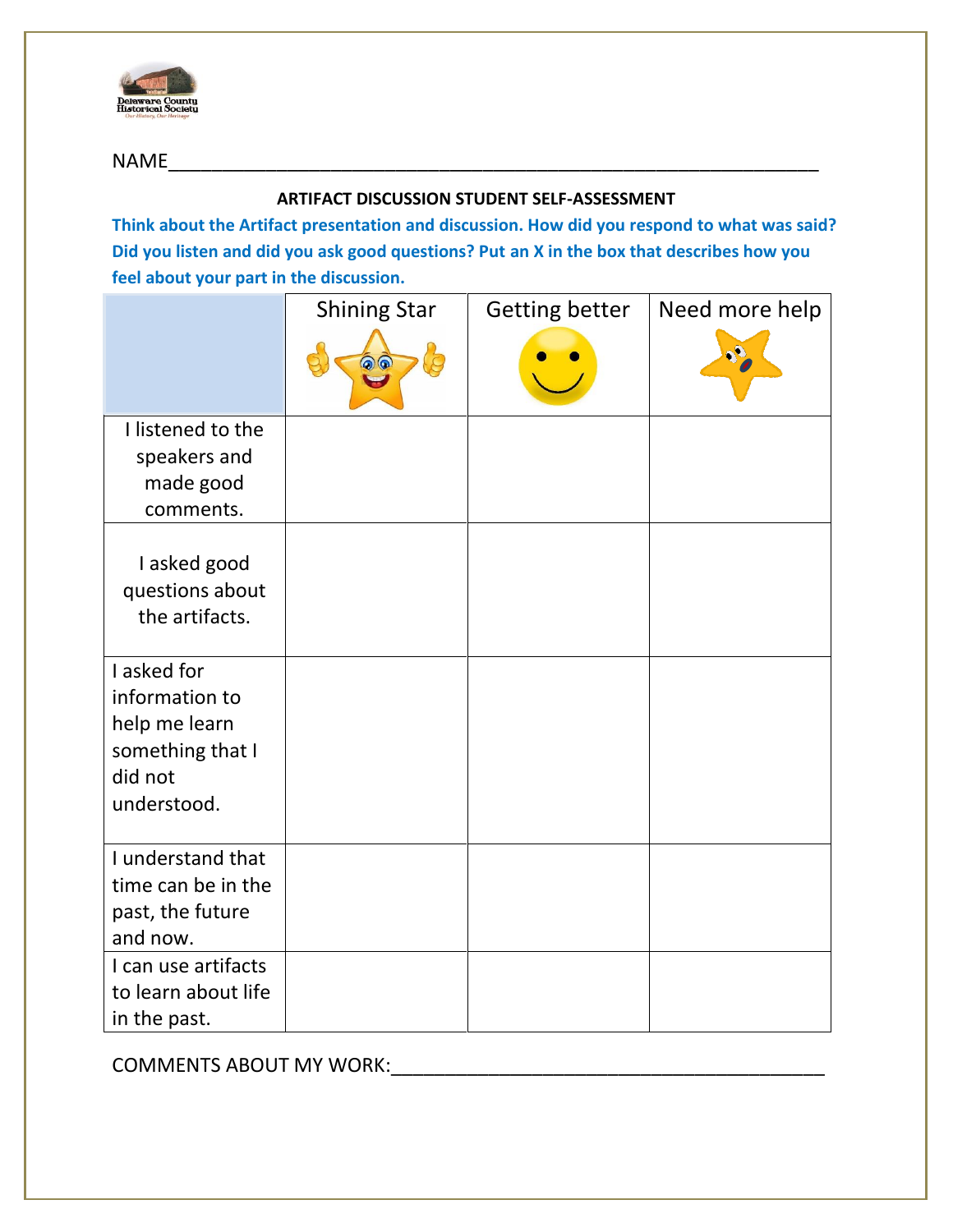

### Name\_\_\_\_\_\_\_\_\_\_\_\_\_\_\_\_\_\_\_\_\_\_\_\_\_\_\_\_\_\_\_\_\_\_\_\_\_\_\_\_\_\_\_\_\_\_\_\_\_\_\_\_\_\_\_\_\_\_\_\_

## **Student Self-Assessment Writing Extension Activity**

**Think about your drawing and writing. Place an X in the box that describes this work. If you would like to add more comments about your work, you may write that at the bottom of the page.** 

|                     | <b>Shining Star</b> | <b>Getting better</b> | Need more help |
|---------------------|---------------------|-----------------------|----------------|
|                     | $\circledcirc$      |                       |                |
| I listed the things |                     |                       |                |
| that I              |                     |                       |                |
| remembered          |                     |                       |                |
| about the artifact  |                     |                       |                |
| from the past and   |                     |                       |                |
| now.                |                     |                       |                |
| I drew a picture of |                     |                       |                |
| the artifact and    |                     |                       |                |
| added details.      |                     |                       |                |
| I described the     |                     |                       |                |
| artifact with       |                     |                       |                |
| words.              |                     |                       |                |
|                     |                     |                       |                |
| I used clues about  |                     |                       |                |
| the artifact to     |                     |                       |                |
| figure out what it  |                     |                       |                |
| is.                 |                     |                       |                |
| I explained why     |                     |                       |                |
| this artifact is    |                     |                       |                |
| interesting to me.  |                     |                       |                |

\_\_\_\_\_\_\_\_\_\_\_\_\_\_\_\_\_\_\_\_\_\_\_\_\_\_\_\_\_\_\_\_\_\_\_\_\_\_\_\_\_\_\_\_\_\_

\_\_\_\_\_\_\_\_\_\_\_\_\_\_\_\_\_\_\_\_\_\_\_\_\_\_\_\_\_\_\_\_\_\_\_\_\_\_\_\_\_\_\_\_\_\_

My Comments about my work: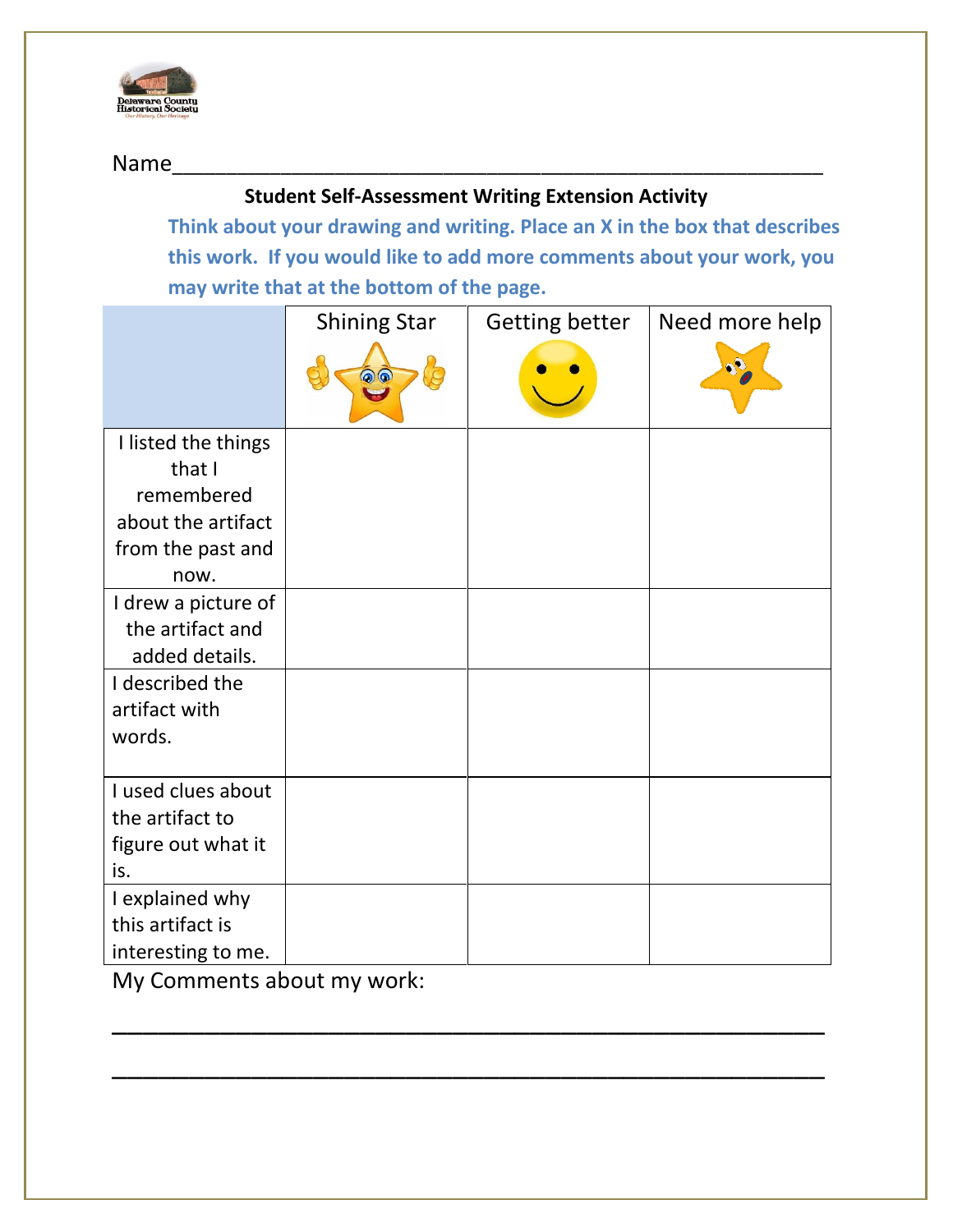

# **Teacher's Assessment of Student Discussion**

Student name\_\_\_\_\_\_\_\_\_\_\_\_\_\_\_\_\_\_\_\_\_\_\_\_\_\_\_\_\_\_\_\_\_\_\_\_\_\_\_\_

|                                                                                                                                          | 3                                                                                                                                                                                 | $\overline{2}$                                                                                    | 1                                                                                                                        | <b>Score/Level</b> |
|------------------------------------------------------------------------------------------------------------------------------------------|-----------------------------------------------------------------------------------------------------------------------------------------------------------------------------------|---------------------------------------------------------------------------------------------------|--------------------------------------------------------------------------------------------------------------------------|--------------------|
| Student<br>listened well to<br>speakers<br>(students and<br>Historical<br>Society<br>presenters)<br>and made<br>appropriate<br>comments. | Student paid attention to all<br>speakers and made thoughtful<br>responses.                                                                                                       | Students listened to<br>most of the speakers<br>and replied<br>appropriately to most<br>comments. | Students did not listen<br>well. Student did not<br>make thoughtful<br>responses to other's<br>comments.                 |                    |
| Student asked<br>questions to<br>help develop<br>further<br>understandings<br>about the<br>artifact.                                     | Student asked excellent<br>questions that helped develop<br>key understandings about the<br>artifact.                                                                             | Student asked an<br>occasional question<br>to help formulate a<br>concept about the<br>artifact.  | Student did not ask<br>questions. Student was<br>unable to identify key<br>understanding about<br>the artifact.          |                    |
| Student<br>understands<br>that time can<br>be in the past,<br>the future and<br>now.                                                     | Student clearly understands<br>that time can be divided into<br>past, future and current time.                                                                                    | Student has some<br>understanding time,<br>that there is a past, a<br>future and current<br>time. | Student does not have<br>an understanding of the<br>division of time<br>including the past,<br>future, or current time.  |                    |
| Student used<br>evidence/clues<br>about the<br>artifact to<br>develop an<br>understanding<br>of life in the<br>past.                     | In their discussion, the student<br>shared the clues/evidence<br>they used to figure out what<br>the artifact was used for in the<br>past and if/how the object is<br>used today. | Student identified<br>one clue as to how<br>they developed an<br>understanding of the<br>past.    | Student did not describe<br>evidence that might<br>have helped identify<br>how the artifact was<br>used and what it was. |                    |

Notes: